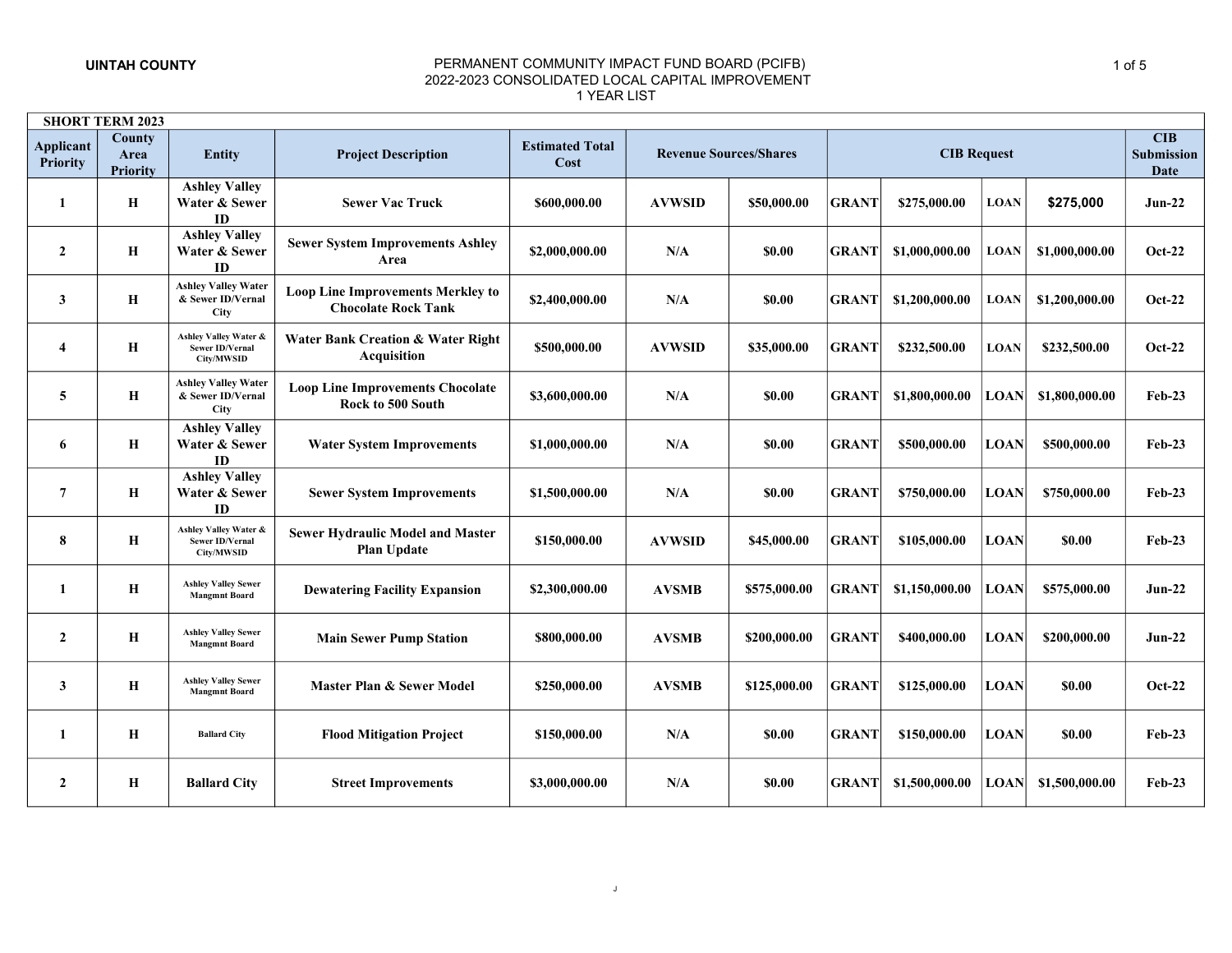| <b>Applicant</b><br><b>Priority</b> | <b>County</b><br>Area<br><b>Priority</b> | <b>Entity</b>                                          | <b>Project Description</b>                            | <b>Estimated Total</b><br>Cost | <b>Revenue Sources/Shares</b> |               |              | CIB<br>Submission<br><b>Date</b> |             |               |               |
|-------------------------------------|------------------------------------------|--------------------------------------------------------|-------------------------------------------------------|--------------------------------|-------------------------------|---------------|--------------|----------------------------------|-------------|---------------|---------------|
| $\mathbf{3}$                        | Н                                        | <b>Ballard City</b>                                    | <b>Land Acquistion</b>                                | \$100,000.00                   | N/A                           | <b>\$0.00</b> | <b>GRANT</b> | \$50,000.00                      | <b>LOAN</b> | \$50,000.00   | <b>Feb-23</b> |
| $\overline{\mathbf{4}}$             | Н                                        | <b>Ballard City</b>                                    | <b>Storm Drain Improvements</b>                       | \$1,000,000.00                 | N/A                           | <b>\$0.00</b> | <b>GRANT</b> | \$1,000,000.00                   | <b>LOAN</b> | \$0.00        | <b>Feb-23</b> |
| $5\overline{)}$                     | Н                                        | <b>Ballard City</b>                                    | <b>Maintenance Building</b>                           | \$200,000.00                   | N/A                           | <b>\$0.00</b> | <b>GRANT</b> | \$200,000.00                     | <b>LOAN</b> | \$0.00        | <b>Feb-23</b> |
| 6                                   | Н                                        | <b>Ballard City</b>                                    | <b>Highway Sidewalk &amp; Lighting</b>                | \$250,000.00                   | N/A                           | \$0.00        | <b>GRANT</b> | \$250,000.00                     | <b>LOAN</b> | \$0.00        | <b>Feb-23</b> |
| $\overline{7}$                      | $\bf H$                                  | <b>Ballard City</b>                                    | <b>Street Maintenance</b>                             | \$500,000.00                   | N/A                           | \$0.00        | <b>GRANT</b> | \$500,000.00                     | <b>LOAN</b> | \$0.00        | <b>Feb-23</b> |
| 1                                   | Н                                        | <b>Ballard Water</b><br>Improvement<br><b>District</b> | <b>Upper Zone Water System</b><br><b>Improvements</b> | \$2,500,000.00                 | N/A                           | \$0.00        | <b>GRANT</b> | \$2,500,000.00                   | <b>LOAN</b> | \$0.00        | <b>Feb-23</b> |
| $\overline{2}$                      | Н                                        | <b>Ballard Water</b><br>Improvement<br><b>District</b> | 2 Mile Water Pipeline                                 | \$2,000,000.00                 | N/A                           | \$0.00        | <b>GRANT</b> | \$2,000,000.00                   | <b>LOAN</b> | <b>\$0.00</b> | <b>Oct-22</b> |
| $\mathbf{3}$                        | Н                                        | <b>Ballard Water</b><br>Improvement<br><b>District</b> | 1 Mile Sewer Pipeline                                 | \$2,000,000.00                 | $\mathbf{N}/\mathbf{A}$       | \$0.00        | <b>GRANT</b> | \$2,000,000.00                   | <b>LOAN</b> | <b>\$0.00</b> | <b>Oct-22</b> |
| $\overline{\mathbf{4}}$             | Н                                        | <b>Ballard Water</b><br>Improvement<br><b>District</b> | <b>Fire Hydrant Project</b>                           | \$200,000.00                   | $\mathbf{N}/\mathbf{A}$       | \$0.00        | <b>GRANT</b> | \$200,000.00                     | <b>LOAN</b> | \$0.00        | <b>Oct-22</b> |
| $\mathbf{1}$                        | Н                                        | <b>Jensen Water</b><br>Improvement<br><b>District</b>  | <b>Water System Upgrade</b>                           | \$500,000.00                   | $\mathbf{N}/\mathbf{A}$       | \$0.00        | <b>GRANT</b> | \$350,000.00                     | <b>LOAN</b> | \$150,000.00  | <b>Oct-22</b> |
| $\overline{2}$                      | Н                                        | <b>Jensen Water</b><br>Improvement<br><b>District</b>  | <b>Tank Repairs</b>                                   | \$250,000.00                   | N/A                           | \$0.00        | <b>GRANT</b> | \$175,000.00                     | <b>LOAN</b> | \$75,000.00   | <b>Oct-22</b> |
| $\mathbf{3}$                        | Н                                        | <b>Jensen Water</b><br>Improvement<br><b>District</b>  | <b>Water System Improvements</b>                      | \$800,000.00                   | N/A                           | \$0.00        | <b>GRANT</b> | \$560,000.00                     | <b>LOAN</b> | \$240,000.00  | <b>Oct-22</b> |
| $\mathbf{1}$                        | $\bf H$                                  | <b>Maeser Water</b><br><b>Improv. Dist</b>             | <b>Water System Improvements</b>                      | \$1,000,000.00                 | N/A                           | \$0.00        | <b>GRANT</b> | \$500,000.00                     | <b>LOAN</b> | \$500,000.00  | <b>Oct-22</b> |
| $\overline{2}$                      | Н                                        | <b>Maeser Water</b><br><b>Improv. Dist</b>             | <b>Sewer System Improvements</b>                      | \$450,000.00                   | N/A                           | \$0.00        | <b>GRANT</b> | \$225,000.00                     | <b>LOAN</b> | \$225,000.00  | $Feb-23$      |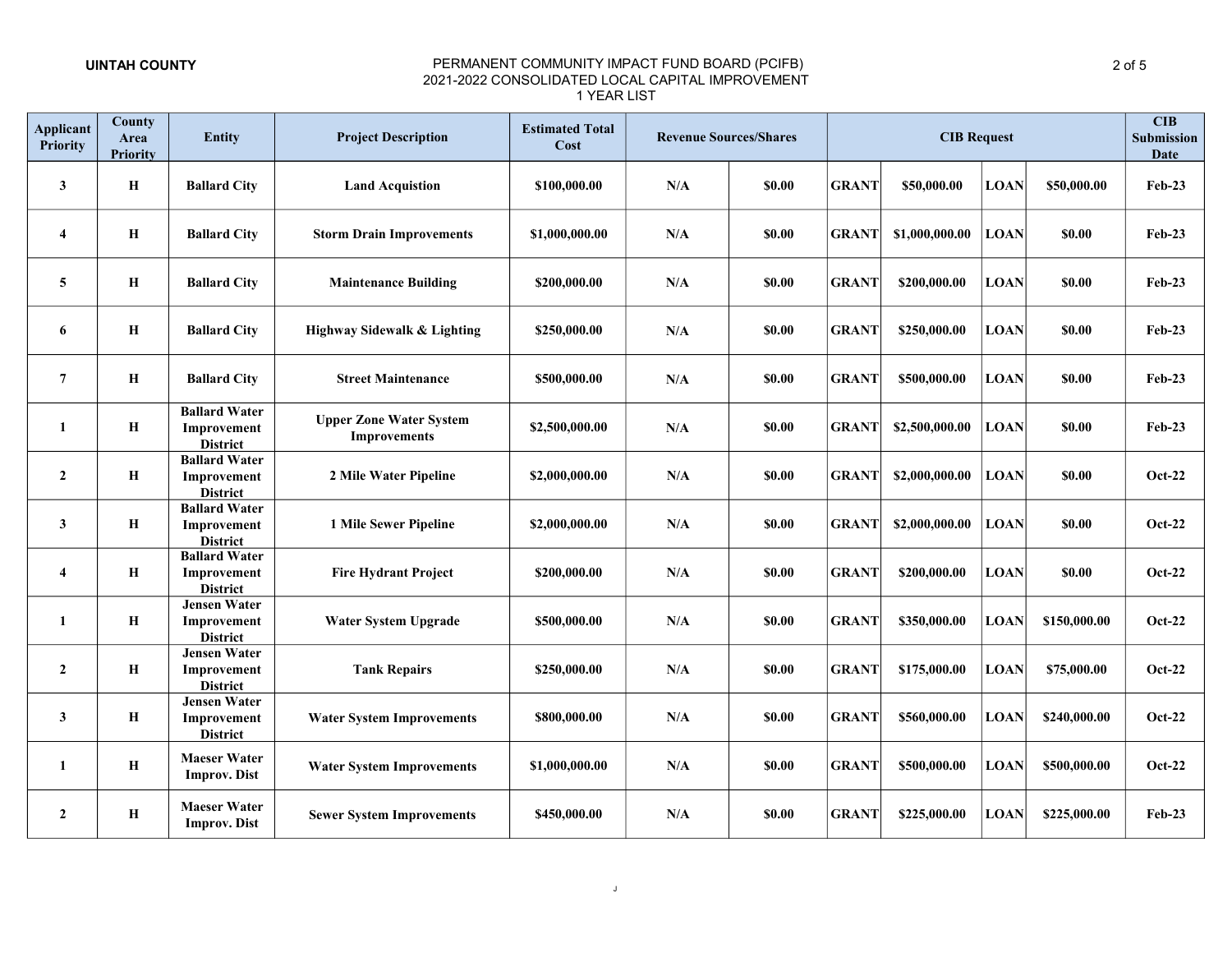| <b>Applicant</b><br><b>Priority</b> | County<br>Area<br><b>Priority</b> | <b>Entity</b>                                                    | <b>Project Description</b>                                 | <b>Estimated Total</b><br>Cost | <b>Revenue Sources/Shares</b>               |                | <b>CIB Request</b> |                |             |              | CIB<br><b>Submission</b><br><b>Date</b> |
|-------------------------------------|-----------------------------------|------------------------------------------------------------------|------------------------------------------------------------|--------------------------------|---------------------------------------------|----------------|--------------------|----------------|-------------|--------------|-----------------------------------------|
| 1                                   | Н                                 | <b>Naples City</b>                                               | <b>Asphalt Management Project</b>                          | \$1,000,000.00                 | <b>Naples City</b>                          | \$0.00         | <b>GRANT</b>       | \$750,000.00   | <b>LOAN</b> | \$250,000.00 | <b>Jun-22</b>                           |
| $\mathbf{2}$                        | $\mathbf H$                       | <b>Naples City</b>                                               | <b>Public Works Equipment</b>                              | \$600,000.00                   | N/A                                         | \$0.00         | <b>GRANT</b>       | \$300,000.00   | <b>LOAN</b> | \$300,000.00 | <b>Feb-23</b>                           |
| 3                                   | $\, {\bf H}$                      | <b>Naples City</b>                                               | <b>Street Lights</b>                                       | \$100,000.00                   | N/A                                         | \$0.00         | <b>GRANT</b>       | \$75,000.00    | <b>LOAN</b> | \$25,000.00  | $Oct-22$                                |
| $\overline{\mathbf{4}}$             | $\mathbf H$                       | <b>Naples City</b>                                               | <b>Street Improvements</b>                                 | \$1,000,000.00                 | N/A                                         | \$0.00         | <b>GRANT</b>       | \$750,000.00   | <b>LOAN</b> | \$250,000.00 | <b>Feb-23</b>                           |
| 1                                   | $\mathbf H$                       | <b>Ouray Park</b><br>Water<br>Improvement                        | 8" line Replacement                                        | \$1,000,000.00                 | <b>Division of</b><br><b>Drinking Water</b> | \$501,000.00   | <b>GRANT</b>       | \$499,000.00   | <b>LOAN</b> | \$0.00       | Oct-22                                  |
| $\overline{2}$                      | $\mathbf H$                       | <b>Ouray Park</b><br>Water<br>Improvement                        | <b>Treatment Plant and Transmission Line</b>               | \$3,500,000.00                 | Division of<br><b>Drinking Water</b>        | \$1,774,000.00 | <b>GRANT</b>       | \$1,726,000.00 | <b>LOAN</b> | \$0.00       | Oct-22                                  |
| 3                                   | $\mathbf H$                       | <b>Ouray Park</b><br>Water<br>Improvement                        | <b>Office Building and Property Purchase</b>               | \$450,000.00                   | <b>Division of</b><br><b>Drinking Water</b> | \$226,000.00   | <b>GRANT</b>       | \$224,000.00   | <b>LOAN</b> | \$0.00       | Oct-22                                  |
| 1                                   | $\mathbf H$                       | <b>Seven County</b><br>Infrastructure<br><b>Coalition (SCIC)</b> | <b>Rural Freight Transportation Study</b>                  | \$200,000.00                   | <b>SCIC/State</b>                           | \$0.00         | <b>GRANT</b>       | \$200,000.00   | <b>LOAN</b> | \$0.00       | <b>Jun-22</b>                           |
| $\overline{2}$                      | $\mathbf H$                       | <b>SCIC</b>                                                      | <b>Natural Gas Opportunities Planning</b>                  | \$100,000.00                   | CIB, Private,<br><b>State, Local</b>        | \$0.00         | <b>GRANT</b>       | \$100,000.00   | <b>LOAN</b> | \$0.00       | <b>Oct-22</b>                           |
| 3                                   | $\mathbf H$                       | <b>SCIC</b>                                                      | <b>Eastern Utah Regional Connection</b><br><b>Planning</b> | \$2,700,000.00                 | CIB, Federal, State,<br>Local               | \$0.00         | <b>GRANT</b>       | \$2,700,000.00 | <b>LOAN</b> | \$0.00       | <b>Feb-23</b>                           |
| $\overline{\mathbf{4}}$             | $\mathbf H$                       | <b>SCIC</b>                                                      | <b>Leland Bench Utilities (Water)</b>                      | \$250,000.00                   | CIB, Federal, State,<br>Local               | \$0.00         | <b>GRANT</b>       | \$250,000.00   | <b>LOAN</b> | \$0.00       | <b>Jun-22</b>                           |
| 5                                   | $\mathbf H$                       | <b>SCIC</b>                                                      | <b>Leland Bench/Bonanza Regional</b><br><b>Natural Gas</b> | \$250,000.00                   | <b>CIB/State/local</b>                      | <b>SO.00</b>   | <b>GRANT</b>       | \$250,000.00   | <b>LOAN</b> | \$0.00       | $Jun-22$                                |
| 6                                   | Н                                 | <b>SCIC</b>                                                      | <b>Regional Recreation Planning</b>                        | \$250,000.00                   | <b>CIB/State/Local</b>                      | <b>SO.00</b>   | <b>GRANT</b>       | \$250,000.00   | <b>LOAN</b> | \$0.00       | $Feb-23$                                |
| $\mathbf{2}$                        | H                                 | <b>Uintah Fire</b><br><b>Suppression SSD</b>                     | <b>Naples Ladder Truck</b>                                 | \$800,000.00                   | N/A                                         | <b>SO.00</b>   | <b>GRANT</b>       | \$720,000.00   | <b>LOAN</b> | \$80,000.00  | $Feb-23$                                |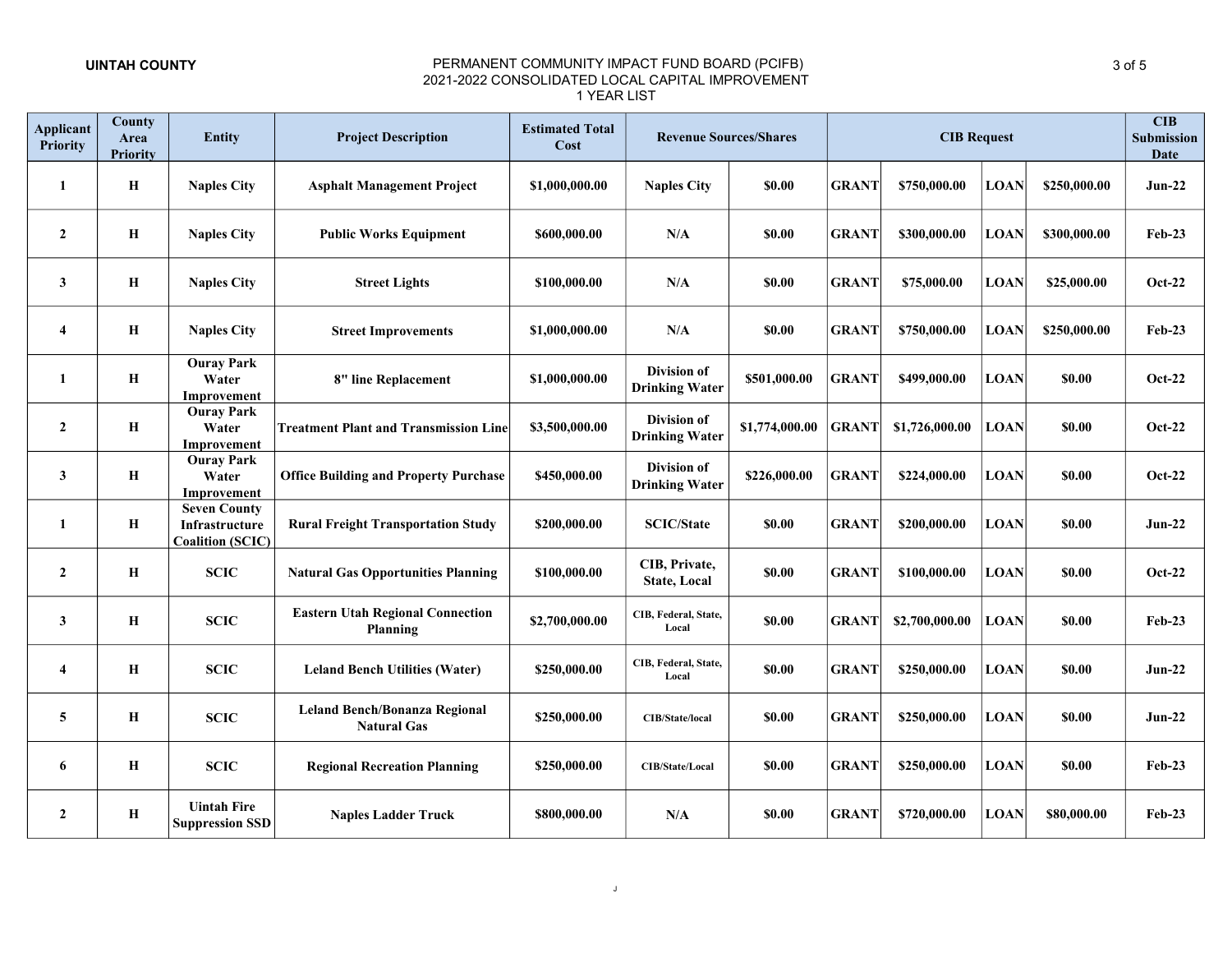| <b>Applicant</b><br><b>Priority</b> | <b>County</b><br>Area<br><b>Priority</b> | Entity                                                | <b>Project Description</b>                                            | <b>Estimated Total</b><br>Cost |                                           | <b>Revenue Sources/Shares</b> | <b>CIB Request</b> |                |             |                | CIB<br><b>Submission</b><br>Date |  |
|-------------------------------------|------------------------------------------|-------------------------------------------------------|-----------------------------------------------------------------------|--------------------------------|-------------------------------------------|-------------------------------|--------------------|----------------|-------------|----------------|----------------------------------|--|
| 3                                   | $\mathbf H$                              | <b>Uintah Fire</b><br><b>Suppression SSD</b>          | <b>Jensen Pumper Truck</b>                                            | \$600,000.00                   | N/A                                       | \$0.00                        | <b>GRANT</b>       | \$540,000.00   | <b>LOAN</b> | \$60,000.00    | $Feb-23$                         |  |
| 1                                   | H                                        | Uintah<br>Recreation<br><b>District</b>               | <b>Softball Complex on Kay Property</b>                               | \$5,000,000.00                 | N/A                                       | <b>\$0.00</b>                 | <b>GRANT</b>       | \$5,000,000.00 | <b>LOAN</b> | <b>SO.00</b>   | $Jun-22$                         |  |
| $\mathbf{2}$                        | $\mathbf H$                              | Uintah<br>Recreation<br><b>District</b>               | <b>Golf Course Irrigation Replacement</b>                             | \$1,000,000.00                 | N/A                                       | \$0.00                        | <b>GRANT</b>       | \$500,000.00   | <b>LOAN</b> | \$500,000.00   | <b>Oct-22</b>                    |  |
| 3                                   | $\mathbf H$                              | Uintah<br>Recreation<br><b>District</b>               | <b>Indoor Sports Facility Outdoor</b><br>Pool/Splash Pad              | \$15,000,000.00                | Uintah<br>Recreation<br><b>District</b>   | \$4,500,000.00                | <b>GRANT</b>       | \$5,250,000.00 | <b>LOAN</b> | \$5,250,000.00 | $Oct-22$                         |  |
| $\overline{\mathbf{4}}$             | $\mathbf H$                              | Uintah<br>Recreation<br><b>District</b>               | <b>Park Infrastructure Upgrades</b>                                   | \$500,000.00                   | $N/\Lambda$                               | \$0.00                        | <b>GRANT</b>       | \$250,000.00   | <b>LOAN</b> | \$250,000.00   | <b>Oct-22</b>                    |  |
| 1                                   | $\mathbf H$                              | Uintah<br>Transportation<br><b>SSD</b>                | <b>Asphalt Management - Infastructure</b><br>project                  | \$6,000,000.00                 | <b>UTSSD</b>                              | \$2,000,000.00                | <b>GRANT</b>       | \$3,000,000.00 | <b>LOAN</b> | \$1,000,000.00 | $Feb-23$                         |  |
| $\mathbf{2}$                        | $\mathbf H$                              | Uintah<br>Transportation<br><b>SSD</b>                | <b>Pedestrian Trails</b>                                              | \$2,500,000.00                 | <b>UDOT</b>                               | \$250,000.00                  | <b>GRANT</b>       | \$1,750,000.00 | <b>LOAN</b> | \$500,000.00   | $Jun-22$                         |  |
| 3                                   | $\mathbf H$                              | Uintah<br>Transportation<br><b>SSD</b>                | <b>Highway Infrastructure</b>                                         | \$5,000,000.00                 | <b>UDOT</b>                               | \$0.00                        | <b>GRANT</b>       | \$3,000,000.00 | <b>LOAN</b> | \$2,000,000.00 | $Jun-22$                         |  |
| $\overline{\mathbf{4}}$             | Н                                        | Uintah<br>Transportation<br><b>SSD</b>                | <b>Bridge Infrastructure Project</b>                                  | \$5,000,000.00                 | N/A                                       | \$0.00                        | <b>GRANT</b>       | \$5,000,000.00 | <b>LOAN</b> | \$0.00         | $Jun-22$                         |  |
| 1                                   | Н                                        | <b>Uintah Water</b><br>Conservancy<br><b>District</b> | <b>Steinaker Dam Abutment Repair</b>                                  | \$26,518,950.00                | <b>United States</b><br><b>Irrigators</b> | \$24,529,477.00 GRANT         |                    | \$1,492,105.00 | <b>LOAN</b> | \$497,368.00   | Oct-22                           |  |
| $\mathbf{2}$                        | Н                                        | <b>Uintah Water</b><br>Conservancy<br><b>District</b> | <b>Steinaker Service Canal Enclosure</b><br>Project Reaches II & IIIA | \$20,656,000.00                | <b>USBR, NRCS</b>                         | \$7,825,000.00                | <b>GRANT</b>       | \$9,623,250.00 | <b>LOAN</b> | \$3,207,750.00 | <b>Jun-22</b>                    |  |
| 3                                   | Н                                        | <b>Uintah Water</b><br>Conservancy<br><b>District</b> | <b>Water Market Development</b>                                       | \$350,000.00                   | <b>UWCD</b>                               | \$25,000.00                   | <b>GRANT</b>       | \$162,500.00   | <b>LOAN</b> | \$162,500.00   | <b>Jun-22</b>                    |  |
| 1                                   | Н                                        | <b>Vernal City</b>                                    | <b>Downtown Revitalization</b>                                        | \$2,000,000.00                 | <b>Vernal City</b>                        | <b>\$0.00</b>                 | <b>GRANT</b>       | \$1,000,000.00 | <b>LOAN</b> | \$1,000,000.00 | <b>Oct-22</b>                    |  |
| $\mathbf{2}$                        | Н                                        | <b>Vernal City</b>                                    | <b>Water Conservancy Projects</b>                                     | \$250,000.00                   | <b>Vernal City</b>                        | \$50,000.00                   | <b>GRANT</b>       | \$100,000.00   | <b>LOAN</b> | \$100,000.00   | Oct-22                           |  |